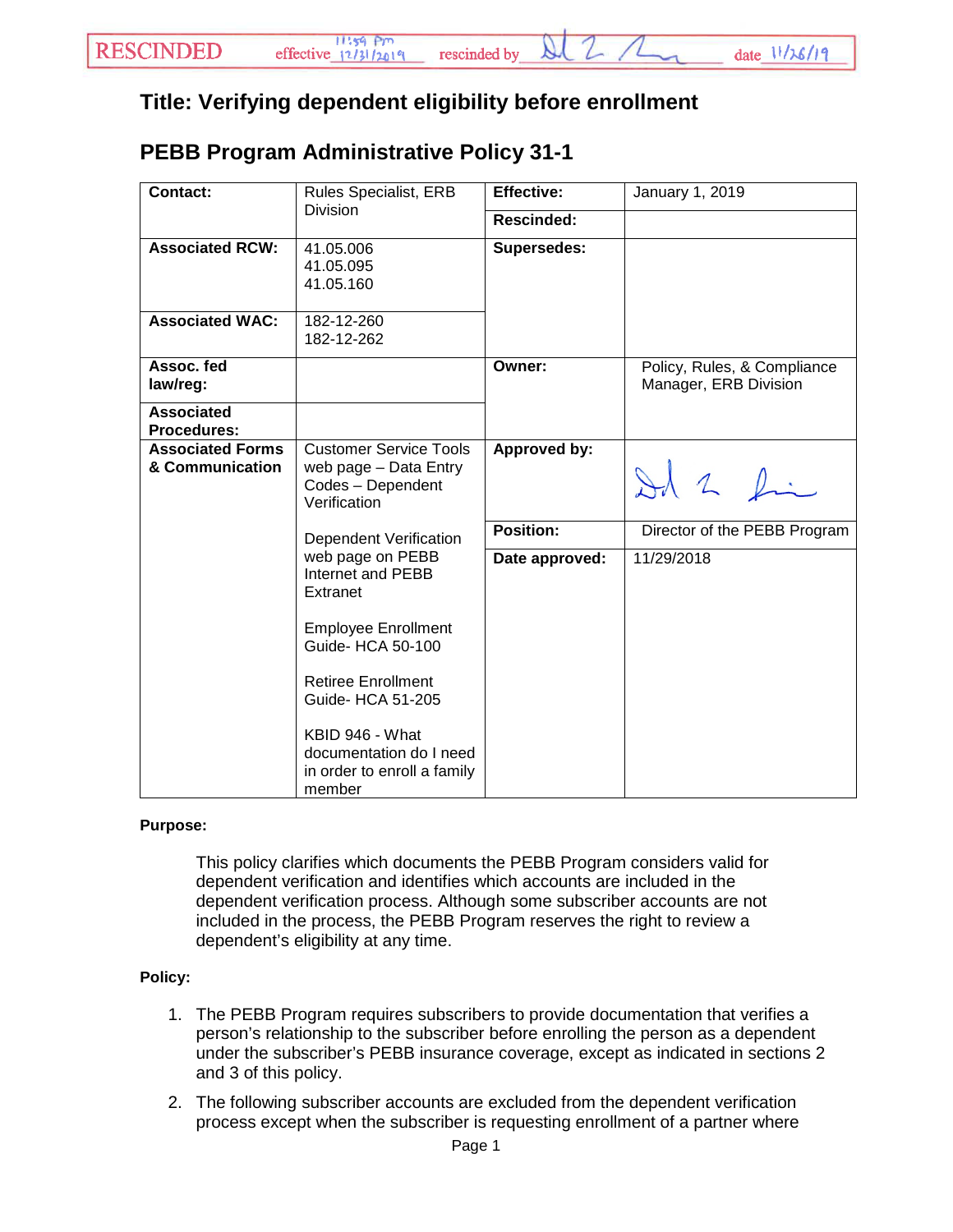eligibility is established through a state registered domestic partnership or a legal union:

- a. PEBB Continuation Coverage (COBRA) subscriber accounts;
- b. PEBB Continuation Coverage (Unpaid Leave) subscriber accounts; and
- c. Medicare (Part A and Part B) Retiree subscriber accounts.
- 3. Extended dependent children are certified through the process described in WAC 182-12-260, WAC 182-12-262, and PEBB Program Administrative Policy 37-1 for PEBB eligibility.
- 4. Table 31-1 shows a list of valid dependent verification documents.

|                                                                                 | Document(s) needed if enrolling a Spouse or Domestic Partner                                                                                                                                                                   |  |  |  |
|---------------------------------------------------------------------------------|--------------------------------------------------------------------------------------------------------------------------------------------------------------------------------------------------------------------------------|--|--|--|
| Spouse<br>(Including<br>Same sex<br>spouse)<br>$\bullet$                        | The most recent year's Federal Tax Return filed jointly that lists the spouse (black out financial<br>$\bullet$<br>information); OR                                                                                            |  |  |  |
|                                                                                 | The most recent year's Federal Tax Return for the subscriber and the spouse if filed separately (black<br>out financial information); OR                                                                                       |  |  |  |
|                                                                                 | Proof of common residence (e.g. a utility bill) and Marriage certificate;* OR<br>$\bullet$                                                                                                                                     |  |  |  |
|                                                                                 | Proof of financial interdependency (e.g. bank statement - black out financial information) and<br>Marriage certificate;* OR                                                                                                    |  |  |  |
|                                                                                 | Petition for Dissolution of Marriage (Divorce); OR                                                                                                                                                                             |  |  |  |
|                                                                                 | Legal Separation notice; OR                                                                                                                                                                                                    |  |  |  |
|                                                                                 | Defense Enrollment Eligibility Reporting System (DEERS) registration; OR<br>$\bullet$                                                                                                                                          |  |  |  |
|                                                                                 | Valid J-1 or J-2 visa issued by the U.S Government                                                                                                                                                                             |  |  |  |
| State<br>Registered<br>Domestic<br>Partner<br>or Partner of<br>a Legal<br>Union | Proof of common residence (e.g. a utility bill) and certificate/card of state registered domestic<br>$\bullet$<br>partnership or legal union;* OR                                                                              |  |  |  |
|                                                                                 | Proof of financial interdependency (e.g. bank statement - black out financial information) and<br>certificate/card of state registered domestic partnership or legal union;* OR                                                |  |  |  |
|                                                                                 | Petition for invalidity (annulment) of a state registered domestic partnership or legal union; OR<br>$\bullet$                                                                                                                 |  |  |  |
|                                                                                 | Petition for dissolution of a state registered domestic partnership or legal union; OR                                                                                                                                         |  |  |  |
|                                                                                 | Legal separation notice of a state registered domestic partnership or legal union; OR                                                                                                                                          |  |  |  |
|                                                                                 | Valid J-1 or J-2 visa issued by the U.S Government<br>$\bullet$                                                                                                                                                                |  |  |  |
| Document(s) needed if enrolling Children                                        |                                                                                                                                                                                                                                |  |  |  |
| Children                                                                        | The most recent year's Federal Tax Return that includes the child(ren) as a dependent (black out<br>$\bullet$<br>financial information); OR                                                                                    |  |  |  |
|                                                                                 | Birth certificate (or hospital certificate with the child's footprints on it) showing the name of the<br>parent who is the subscriber, the subscriber's spouse, or the subscriber's state registered domestic<br>partner;** OR |  |  |  |
|                                                                                 | Certificate or decree of adoption; OR<br>$\bullet$                                                                                                                                                                             |  |  |  |
|                                                                                 | Court ordered parenting plan; OR<br>$\bullet$                                                                                                                                                                                  |  |  |  |
|                                                                                 | National Medical Support Notice; OR<br>$\bullet$                                                                                                                                                                               |  |  |  |
|                                                                                 | Defense Enrollment Eligibility Reporting System (DEERS) registration; OR                                                                                                                                                       |  |  |  |
|                                                                                 | Valid J-2 visa issued by the U.S Government                                                                                                                                                                                    |  |  |  |
|                                                                                 | <b>Notes</b>                                                                                                                                                                                                                   |  |  |  |